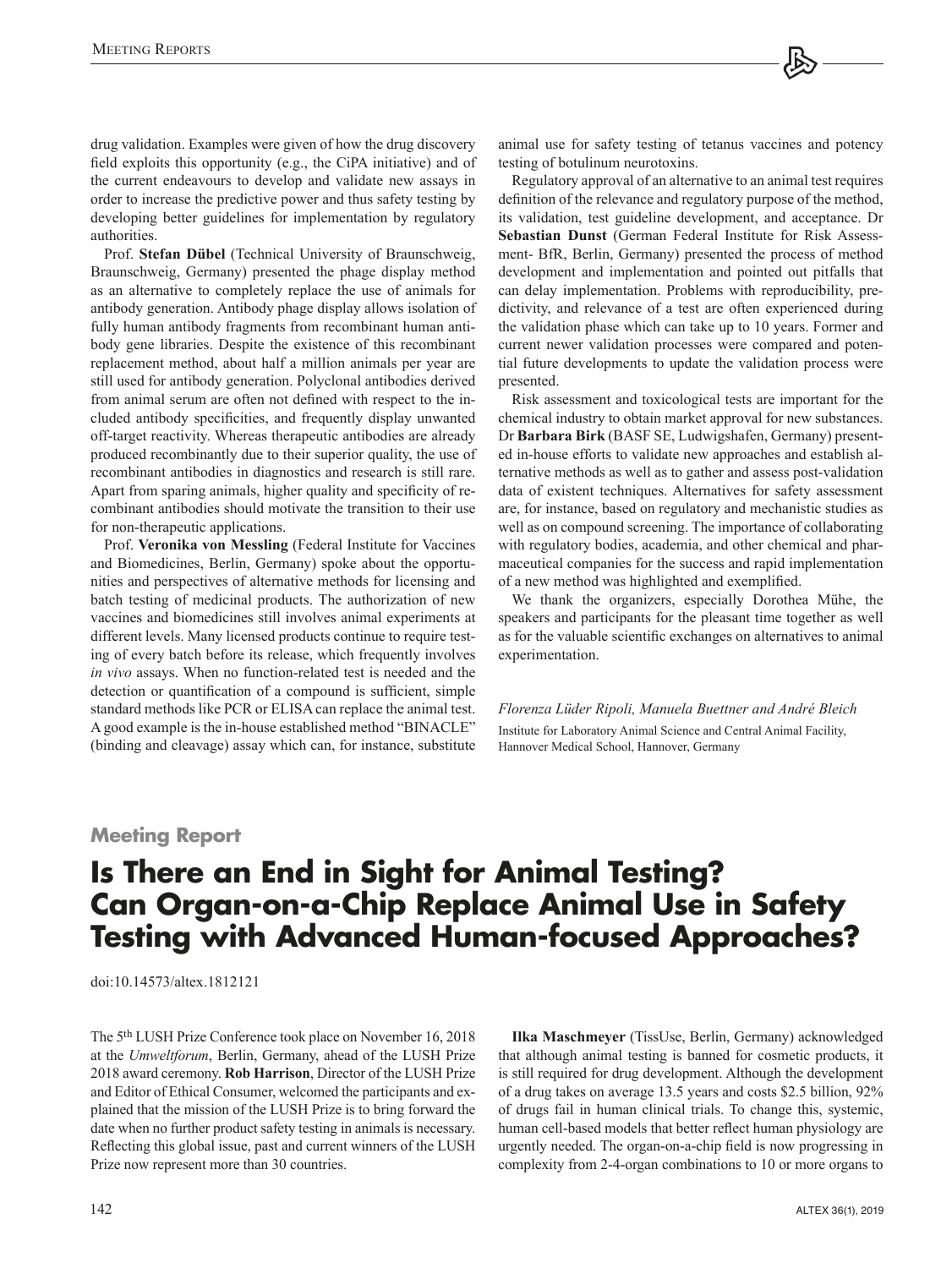represent a human-on-a-chip. The miniature organs are connected by circulating fluid in a closed system and are established by using tissue explants, iPS-derived cells, and cell lines. A variety of different organ combinations are available to address different scientific questions.

**Renate Künast** (Green Party, Germany) reminded the audience that we share the world's limited space and resources with animals. Today, we live in the "cage age" as an overwhelming percentage of the bird and mammalian biomass is made up of agricultural animals. Animal free testing is an important step towards moving out of the cage age. Tools to achieve this overall goal are transparency, i.e., identifying products that were produced with or without animal testing; moving the money, i.e., investing in sustainable research and funding programs for the development of alternative methods; changing the structures, i.e., by better networking, supporting 3R societies, and better representation of animals' interests on animal research committees; better laws, i.e., laws on the European level that are more binding and defined than Directive 2010/63; and continued leadership of the EU parliament, which banned animal testing for cosmetic products and is now working towards an international treaty to extend this to a world-wide ban.

**Joachim Wiest** (Cellasys GmbH, Munich, Germany) spoke on the challenge of analyzing living cells without interfering with them, i.e., by label-free monitoring of respiration, extracellular acidification, and morphology using microsensors to measure, e.g., pH, oxygen, impedance, and temperature changes during long-term exposure. Cellasys has established a "vegan lab" that uses chemically-defined medium instead of FBS and nonanimal alternatives for other animal-derived products.

The round table session with the first speakers included discussion on Germany's potential to drive change in the European Union, the challenges of finding a common language when different disciplines cooperate, the encouraging development that more young scientists are looking for a career in the 3Rs, and the observation that leading with the argument that high-tech, human cell-based methods can better predict the human response is gaining more recognition and moving alternatives out of the niche of animal protection into mainstream science.

Dr **Dan Dongeun Huh** (BIOLines Research Group, University of Pennsylvania, PA, USA) presented micro-engineered physiological vascularized models developed to represent the complex structure and environment of the human body and its functional units. As an example, he showed detail of a "breathing" lung-on-a-chip, in which a vacuum suction system models the physiological breathing motion. Modeling a lung infection by adding bacteria to the air side activates white blood cells to pass through the endothelial layer to kill the bacteria. Further models of "disease"-on-a-chip include modeling the effects of cigarette smoke, including inflammation, oxidative stress, airway remodeling, and ECM deposition, using a smoking machine, as well as airway constriction in asthma and immunotherapy of cancer. A new project will use chips to investigate how microgravity causes immunosuppression in space. A human "blinking" eye-on-a-chip has been developed that keeps the eye model hydrated by an electromechanical actuator spreading tear film over the cells at intervals; this could be a model to investigate dry eye disease. Placenta and cervix also are being developed for questions relating to reproductive biology and medicine. Current challenges include scaling up the throughput by automating production and culture. According to Dr Huh, these new technologies are changing the way US government agencies think about *in vitro* testing applications.

**Herman Koëter** (National Committee for the Protection of Animals Used for Scientific Purposes (NCad), The Hague, The Netherlands and Orange House Partnership, Brussels, Belgium) reflected on how the approach to alternatives has changed in the past 60 years. Replacing individual animal tests with single alternative tests has not been a highly successful approach with regard to animal use in science. Fundamental political changes are necessary to make a real impact. Therefore, the Netherlands Minister of Agriculture has set the goal to phase out regulatory animal testing in the Netherlands by 2025. This transition to animal-free testing will require innovative science, politics, and communication with society. Cooperation must be sought between the public and private sector, non-governmental organizations and scientific societies, both within and beyond the Netherlands, to follow and combine all promising pathways.

**Terry McCann** (TJM Consultancy, Kent, UK) pointed out that *in vitro* assays on cancer cells represent an artificial setting that does not *per se* represent human functionality better than animal tests. Precision engineered human cell culture systems that recreate tissue-level functions, such as organ-on-chips, multiple-organs-on-chips, and human-on-chips, are needed to replicate the complex interactions of human tissues. The major challenge in the alternatives field, for which such chips are very promising, is replacing animal testing for systemic, repeated dose, reproductive and developmental toxicity. Chips also promise to model disease processes and could potentially substitute clinical phase I safety testing. For example, neutropenia caused by an anticancer drug candidate in phase I trials, which had not been observed in prior animal tests, would have been predicted by using a bone marrowon-a-chip. Barriers to the use of chips are of a technical but also often of a regulatory nature. However, major companies are now adopting the chip technology and creating the evidence that will drive the transition towards a new gold standard.

**Troy Seidle** (Humane Society International, Canada) informed that more than 40 animal tests are still entrenched in guidelines and regulations and more are under development for, e.g., endocrine disruption, nanoparticles, and genetically modified organisms. Numerous replacement approaches are already available and the 1:1 approach has been supplanted by integrated approaches to testing assessments (IATA). However, international implementation of replacement approaches is slow. For example, the chronic toxicity test in dogs as a second species was shown to be redundant in the 1990s but it has taken 20 years for all major markets to delete this test from their requirements. Major markets must be encouraged to coordinate such decisions. HSI is currently also negotiating with countries that have not yet banned animal testing for cosmetic products and supporting their transition towards nonanimal approaches. The Tox21 initiative has led to a paradigm shift, bringing the potential of *in silico* methodology to the foreground and leading to the consolidation of knowledge of human biology into adverse outcome pathways (AOPs), which